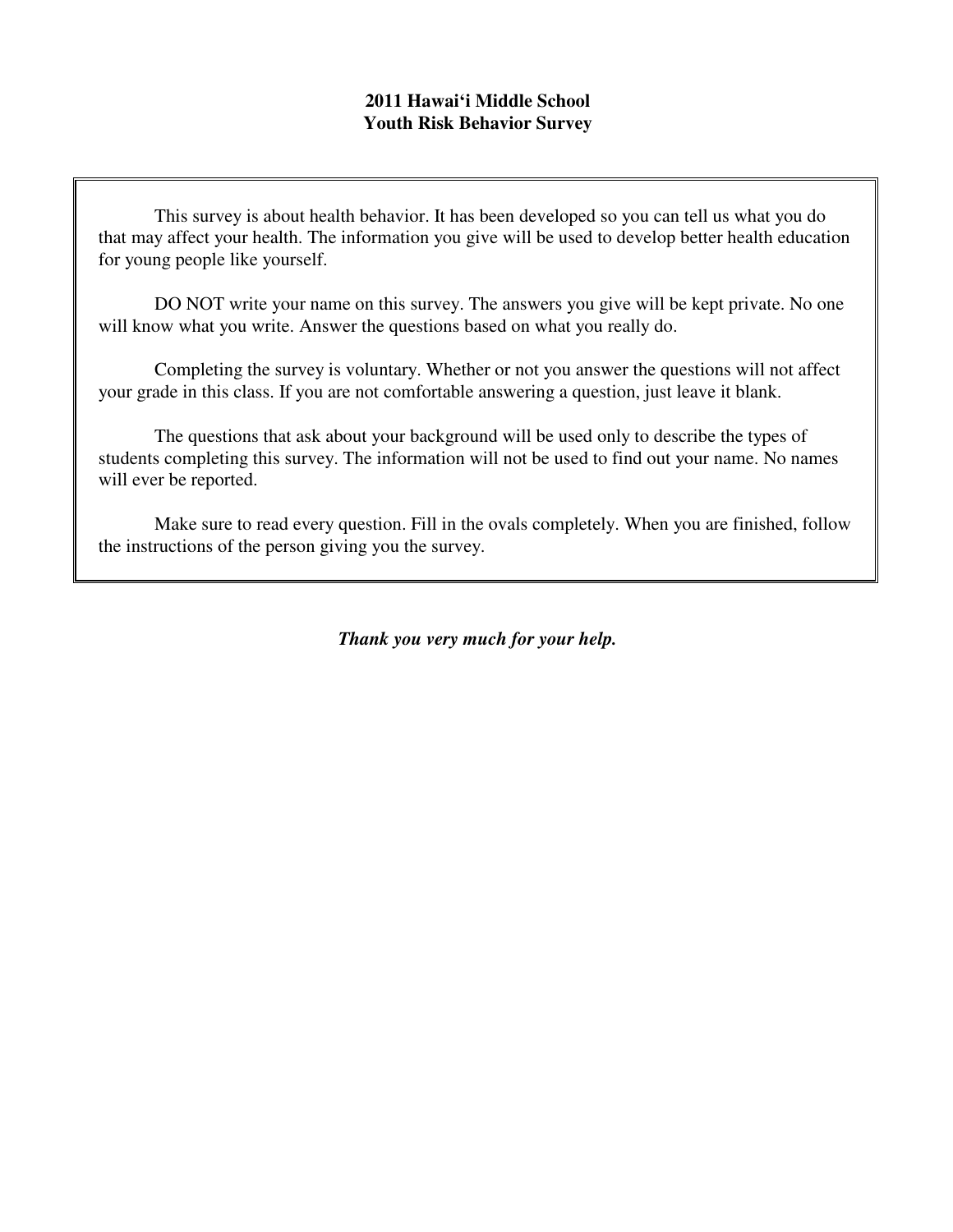#### **Directions**

- o **Use a #2 pencil only.**
- o **Make dark marks.**
- o **Fill in a response like this: A B D.**
- o **If you change your answer, erase your old answer completely.**
- 1. How old are you?
	- A. 10 years old or younger
	- B. 11 years old
	- C. 12 years old
	- D. 13 years old
	- E. 14 years old
	- F. 15 years old
	- G. 16 years old or older
- 2. What is your sex?
	- A. Female
	- B. Male
- 3. In what grade are you?
	- A. 6th grade
	- B. 7th grade
	- C. 8th grade
	- D. Ungraded or other grade
- 4. Are you Hispanic or Latino?
	- A. Yes
	- B. No
- 5. What is your race? (**Select one or more responses.**)
	- A. American Indian or Alaska Native
	- B. Black or African American
	- C. Filipino
	- D. Japanese
	- E. Native Hawaiian/Part Hawaiian
	- F. Other Asian
	- G. Other Pacific Islander
	- H. White
- 6. Which one of these groups best describes you? (**Select only one response**.)
	- A. American Indian or Alaska Native
	- B. Black or African American
	- C. Filipino
	- D. Japanese
	- E. Native Hawaiian/Part Hawaiian
	- F. Other Asian
	- G. Other Pacific Islander
	- H. White
- 7. During the past 12 months, how would you describe your grades in school?
	- A. Mostly A's
	- B. Mostly B's
	- C. Mostly C's
	- D. Mostly D's
	- E. Mostly F's
	- F. None of these grades
	- G. Not sure

#### **The next 2 questions ask about safety.**

- 8. **When you ride a bicycle**, how often do you wear a helmet?
	- A. I do not ride a bicycle
	- B. Never wear a helmet
	- C. Rarely wear a helmet
	- D. Sometimes wear a helmet
	- E. Most of the time wear a helmet
	- F. Always wear a helmet
- 9. **When you rollerblade or ride a skateboard**, how often do you wear a helmet?
	- A. I do not rollerblade or ride a skateboard
	- B. Never wear a helmet
	- C. Rarely wear a helmet
	- D. Sometimes wear a helmet<br>E. Most of the time wear a he
	- Most of the time wear a helmet
	- F. Always wear a helmet

#### **The next 13 questions ask about violence-related behaviors.**

- 10. During the past 12 months, did you carry **a weapon** such as a gun, knife, or club?
	- A. Yes
	- B. No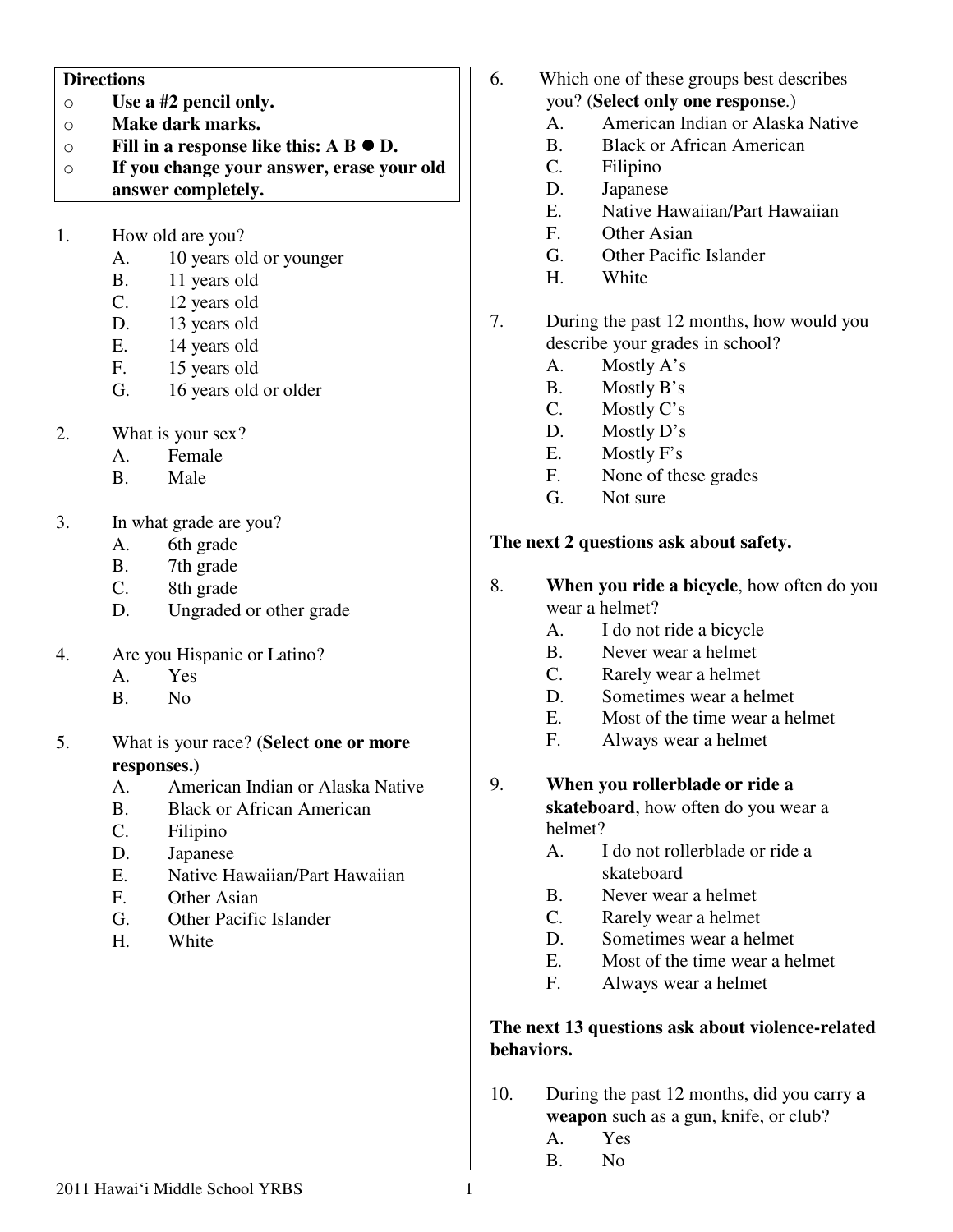- 11. During the past 12 months, did you carry **a weapon** such as a gun, knife, or club **on school property**?
	- A. Yes
	- B. No
- 12. During the past 12 months, did you ever **not** go to school because you felt you would be unsafe at school or on your way to or from school?
	- A. Yes
	- B. No
- 13. During the past 12 months, did someone ever threaten or injure you with a weapon such as a gun, knife, or club **on school property**?
	- A. Yes
	- B. No
- 14. During the past 12 months, have you been in a physical fight?
	- A. Yes
	- B. No
- 15. During the past 12 months, were you ever in a physical fight **on school property**? A. Yes
	- B. No
- 16. During the past 12 months, were you in a physical fight in which you were hurt and had to be treated by a doctor or nurse?
	- A. Yes
	- B. No
- 17. During the past 12 months, did you have a boyfriend or girlfriend?
	- A. Yes
	- B. No
- 18. During the past 12 months, did your boyfriend or girlfriend ever hit, slap, or physically hurt you on purpose?
	- A. Yes
	- B. No

19. Have you ever been physically forced to have sexual intercourse when you did not want to? A. Yes B. No

**The next 3 questions ask about bullying. Bullying is when 1 or more students tease, threaten, spread rumors about, hit, shove, or hurt another student over and over again. It is not bullying when 2 students of about the same strength or power argue or fight or tease each other in a friendly way.**

- 20. Have you ever been bullied **on school property**?
	- A. Yes
	- B. No
- 21. Have you ever been **electronically** bullied? (Include being bullied through e-mail, chat rooms, instant messaging, Web sites, or texting.)
	- A. Yes
	- B. No
- 22. Do you agree or disagree that harassment and bullying by other students is a problem at your school?
	- A. Strongly agree
	- B. Agree
	- C. Not sure
	- D. Disagree
	- E. Strongly disagree

**The next 5 questions ask about sad feelings and attempted suicide. Sometimes people feel so depressed about the future that they may consider attempting suicide or killing themselves.** 

- 23. Have you ever felt so sad or hopeless almost every day **for two weeks or more in a row** that you stopped doing some usual activities?
	- A. Yes
	- B. No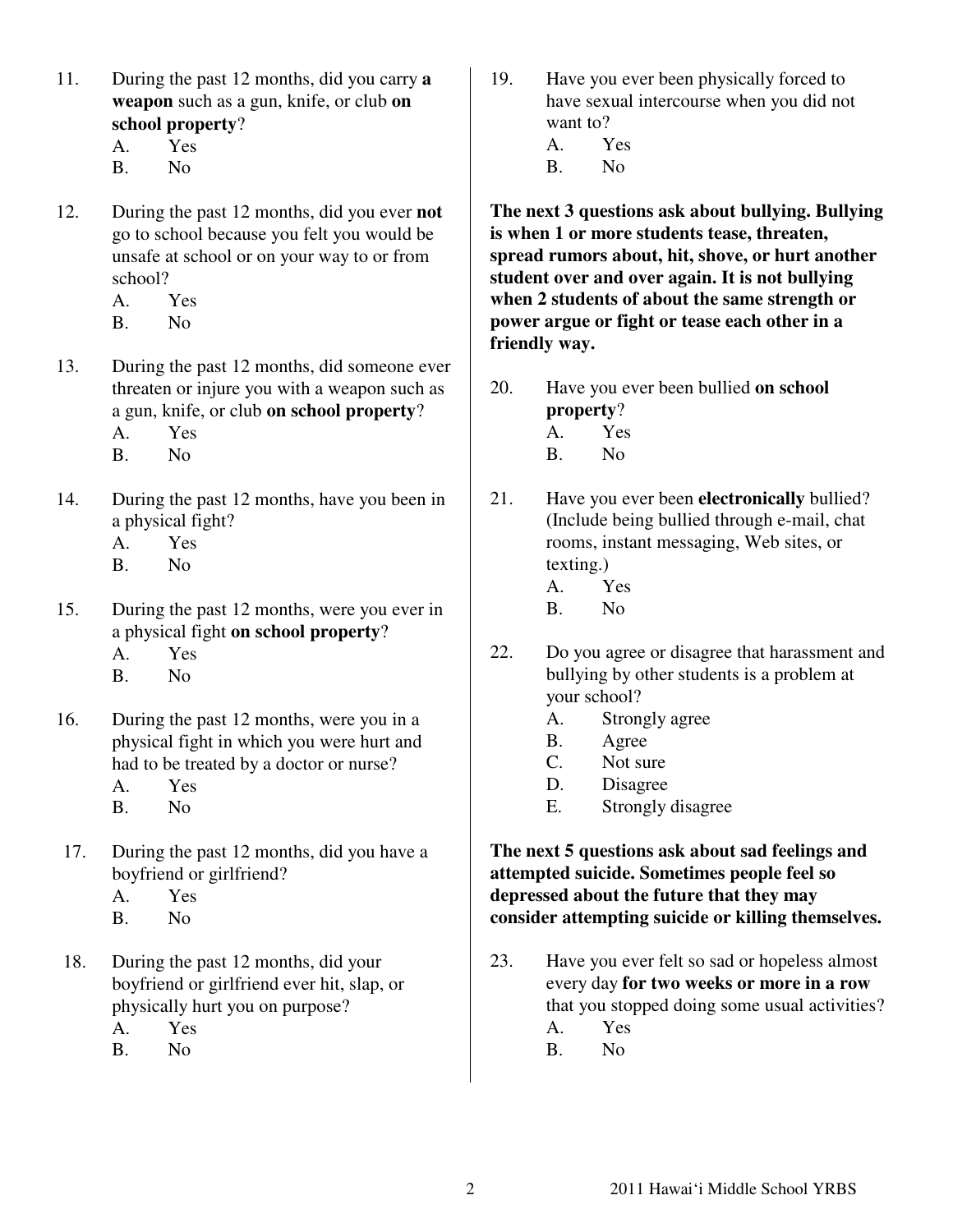- 24. Have you ever **seriously** thought about killing yourself?
	- A. Yes
	- B. No
- 25. Have you ever made a **plan** about how you would kill yourself?
	- A. Yes
	- B. No
- 26. Have you ever **tried** to kill yourself?
	- A. Yes
	- B. No
- 27. **If you tried to kill yourself** did any attempt result in an injury, poisoning, or overdose that had to be treated by a doctor or nurse?
	- A. **I did not try to kill myself**
	- B. Yes
	- C. No

# **The next 6 questions ask about tobacco use.**

- 28. Have you ever tried cigarette smoking, even one or two puffs?
	- A. Yes
	- B. No
- 29. During the past 30 days, on how many days did you smoke cigarettes?
	- A. 0 days
	- $B.$  1 or 2 days
	- C.  $3 \text{ to } 5 \text{ days}$
	- D.  $6$  to 9 days
	- E. 10 to 19 days
	- F. 20 to 29 days
	- G. All 30 days
- 30. Have you ever used **chewing tobacco, snuff, or dip**, such as Redman, Levi Garrett, Beechnut, Skoal, Skoal Bandits, or Copenhagen?
	- A. Yes
	- B. No
- 31. **During the past 30** days, on how many days did you use **chewing tobacco, snuff, or dip**, such as Redman, Levi Garrett, Beechnut, Skoal, Skoal Bandits, or Copenhagen?
	- A. 0 days
	- B. 1 or 2 days
	- C. 3 to 5 days
	- D.  $6$  to 9 days
	- E. 10 to 19 days
	- F. 20 to 29 days
	- G. All 30 days
- 32. Have you ever used e-cigarettes?
	- A. Yes
	- B. No
- 33. Have you ever used sticks, strips, or orbs? A. Yes B. No
- **The next 6 questions ask about drinking alcohol. This includes drinking beer, wine, wine coolers, and liquor such as rum, gin, vodka, or whiskey. For these questions, drinking alcohol does not include drinking a few sips of wine for religious purposes.**
- 34. How old were you when you had your first drink of alcohol other than a few sips?
	- A. I have never had a drink of alcohol other than a few sips
	- B. 8 years old or younger
	- C. 9 years old
	- D. 10 years old
	- E. 11 years old
	- F. 12 years old
	- G. 13 years old or older
- 35. During the past 30 days, did you have at least one drink of alcohol?
	- A. Yes
	- B. No
- 36. During the past 30 days, did you have at least one drink of alcohol **on school property**?
	- A. Yes
	- B. No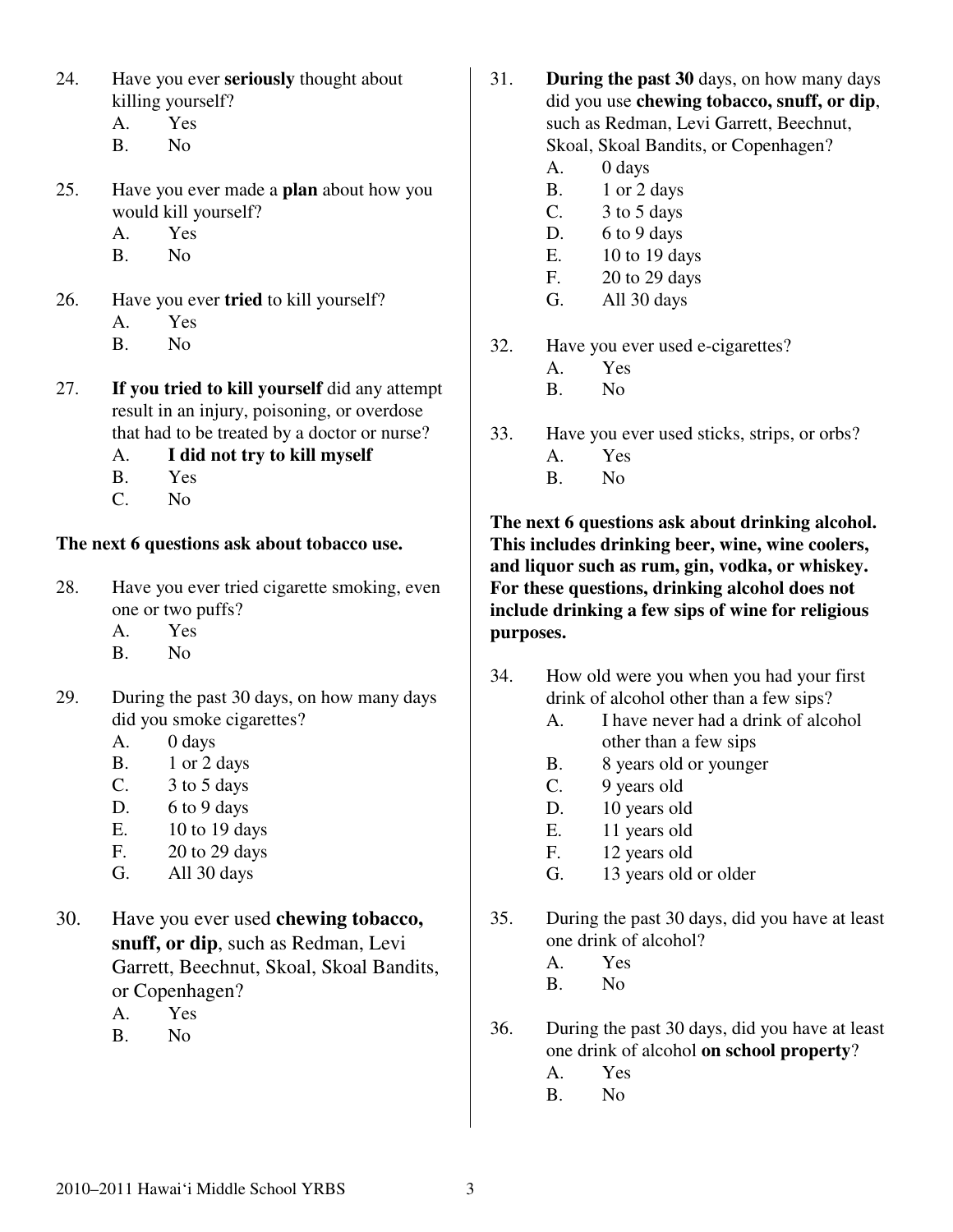- 37. During the past 30 days, on how many days did you have 5 or more drinks of alcohol in a row, that is, within a couple of hours?
	- A. 0 days
	- B. 1 day
	- C. 2 days
	- D. 3 to 5 days
	- E.  $6$  to 9 days
	- F. 10 to 19 days
	- G. 20 or more days
- 38. During the past 12 months, how many of your 4 best friends have tried beer, wine, or hard liquor (such as rum, gin, vodka, or whiskey) when their parents did not know about it?
	- A. 0
	- B. 1
	- $C_2$  2
	- D. 3
	- E. 4
	- F. Not sure
- 39. How wrong do your parents feel it would be for you to drink beer, wine, or hard liquor (such as rum, gin, vodka, or whiskey) regularly?
	- A. Very wrong
	- B. Wrong
	- C. A little bit wrong
	- D. Not at all wrong
	- E. Not sure

### **The next 3 questions ask about marijuana use. Marijuana also is called grass, pot, or** *pakal*ō*l*ō*.*

- 40. How old were you when you tried marijuana for the first time?
	- A. I have never tried marijuana
	- B. 8 years old or younger
	- C. 9 years old
	- D. 10 years old
	- E. 11 years old
	- F. 12 years old
	- G. 13 years old or older
- 41. During the past 30 days, how many times did you use marijuana?
	- A. 0 times
	- B. 1 or 2 times
	- C. 3 to 9 times
	- D. 10 to 19 times
	- $E.$  20 to 39 times
	- F. 40 or more times
- 42. During the past 30 days, did you use marijuana **on school property**?
	- A. Yes
	- B. No

# **The next 8 questions ask about other drugs.**

- 43. Have you ever used **any** form of cocaine, including powder, crack, or freebase?
	- A. Yes
	- B. No
- 44. Have you ever sniffed glue, breathed the contents of spray cans, or inhaled any paints or sprays to get high?
	- A. Yes
	- B. No
- 45. During the past 30 days, how many times did you sniff glue, breathe the contents of aerosol spray cans, or inhale any paints or sprays to get high?
	- A. 0 times
	- B. 1 or 2 times
	- C. 3 to 9 times
	- D. 10 to 19 times
	- E. 20 to 39 times
	- F. 40 or more times
- 46. Have you ever used **methamphetamines** (also called speed, crystal, crank, or ice)?
	- A. Yes
	- B. No
- 47. Have you ever used **ecstasy** (also called MDMA)?
	- A. Yes
	- B. No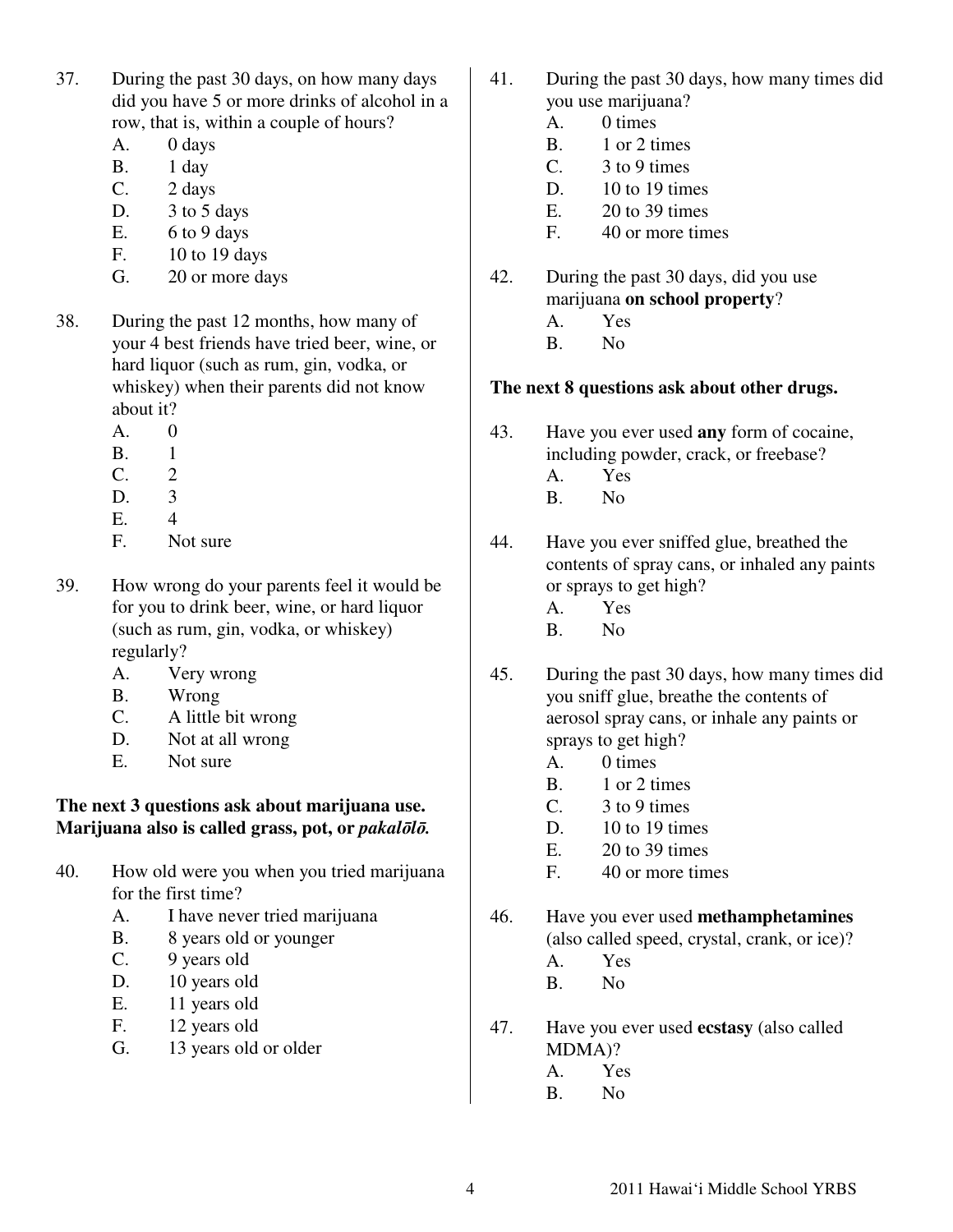- 48. Have you ever taken a **prescription drug** (such as OxyContin, Percocet, Vicodin, codeine, Adderall, Ritalin, or Xanax) without a doctor's prescription?
	- A. Yes
	- B. No
- 49. During the past 12 months, has anyone offered, sold, or given you an illegal drug **on school property**? A. Yes
	- B. No
- 50. During the past 12 months, have you attended school under the influence of alcohol or other illegal drugs, such as marijuana or cocaine?
	- A. Yes
	- B. No

### **The next 7 questions ask about alcohol and drugs.**

- 51. During the past 30 days, have you been in a vehicle driven by someone, including yourself, who had been using alcohol or other drugs?
	- A. Yes
	- B. No
- 52. Do you ever use alcohol or drugs to relax, feel better about yourself, or fit in?
	- A. Yes
	- B. No
- 53. Do you ever use alcohol or drugs while you are alone?
	- A. Yes
	- B. No
- 54. Do you ever forget things you did while using alcohol or drugs?
	- A. Yes
	- B. No
- 55. Do your family or friends ever tell you that you should cut down on your drinking or drug use? A. Yes
	- B. No
- 56. Have you ever gotten into trouble while you were using alcohol or drugs?
	- A. Yes
	- B. No
- 57. If you thought that your alcohol or drug use was causing you problems, would you seek help from a counselor or doctor?
	- A. Yes
	- B. No

## **The next 4 questions ask about sexual intercourse.**

- 58. Have you ever had sexual intercourse?
	- A. Yes
	- B. No
- 59. How old were you when you had sexual intercourse for the first time?
	- A. I have never had sexual intercourse
	- B. 8 years old or younger
	- C. 9 years old
	- D. 10 years old
	- E. 11 years old
	- F. 12 years old
	- G. 13 years old or older
- 60. With how many people have you ever had sexual intercourse?
	- A. I have never had sexual intercourse
	- B. 1 person
	- C. 2 people
	- D. 3 people
	- E. 4 people
	- F. 5 people
	- G. 6 or more people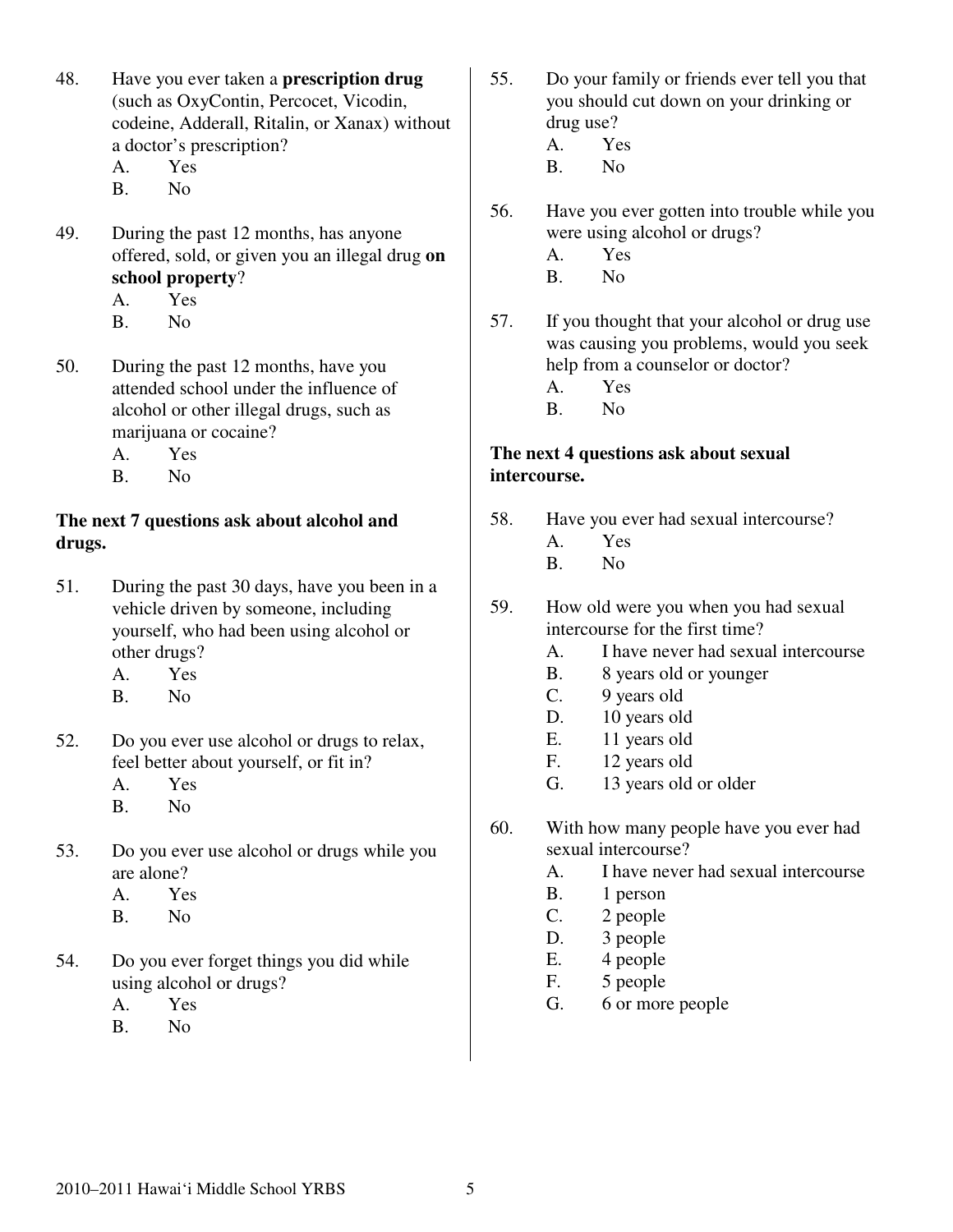- 61. The **last time** you had sexual intercourse, did you or your partner use a condom?
	- A. I have never had sexual intercourse
	- B. Yes
	- C. No

# **The next 7 questions ask about body weight.**

- 62. How do **you** describe your weight?
	- A. Very underweight
	- B. Slightly underweight
	- C. About the right weight
	- D. Slightly overweight
	- E. Very overweight
- 63. Which of the following are you trying to do about your weight?
	- A. **Lose** weight
	- B. **Gain** weight
	- C. **Stay** the same weight
	- D. I am **not trying to do anything** about my weight
- 64. Have you ever **exercised** to lose weight or to keep from gaining weight?
	- A. Yes
	- B. No
- 65. Have you **ever eaten less food, fewer calories, or foods low in fat** to lose weight or to keep from gaining weight?
	- A. Yes
	- B. No
- 66. Have you ever **gone without eating for 24 hours or more** (also called fasting) to lose weight or to keep from gaining weight?
	- A. Yes
	- B. No
- 67. Have you ever **taken any diet pills, powders, or liquids** without a doctor's advice to lose weight or to keep from gaining weight? (Do **not** include meal replacement products such as Slim Fast.)
	- A. Yes
	- B. No

68. Have you ever **vomited or taken laxatives** to lose weight or to keep from gaining weight? A. Yes B. No

**The next 5 questions ask about physical activity. These activities include things like playing sports, walking, running, swimming, dancing hula, skateboarding, and surfing.** 

- 69. During the past 7 days, on how many days were you physically active for a total of **at least 60 minutes per day**? (Add up all the time you spend in any kind of physical activity that increases your heart rate and makes you breathe hard some of the time.)
	- A. 0 days
	- B. 1 day
	- C. 2 days
	- D. 3 days
	- E. 4 days
	- F. 5 days
	- G. 6 days
	- H. 7 days
- 70. In an average week when you are in school, on how many days do you go to physical education (PE) classes?
	- A. 0 days
	- B. 1 day
	- C. 2 days
	- D. 3 days
	- E. 4 days
	- F. 5 days
- 71. On an average school day, how many hours do you watch TV?
	- A. I do not watch TV on an average school day
	- B. Less than 1 hour per day
	- C. 1 hour per day
	- D. 2 hours per day
	- E. 3 hours per day
	- F. 4 hours per day
	- G. 5 or more hours per day